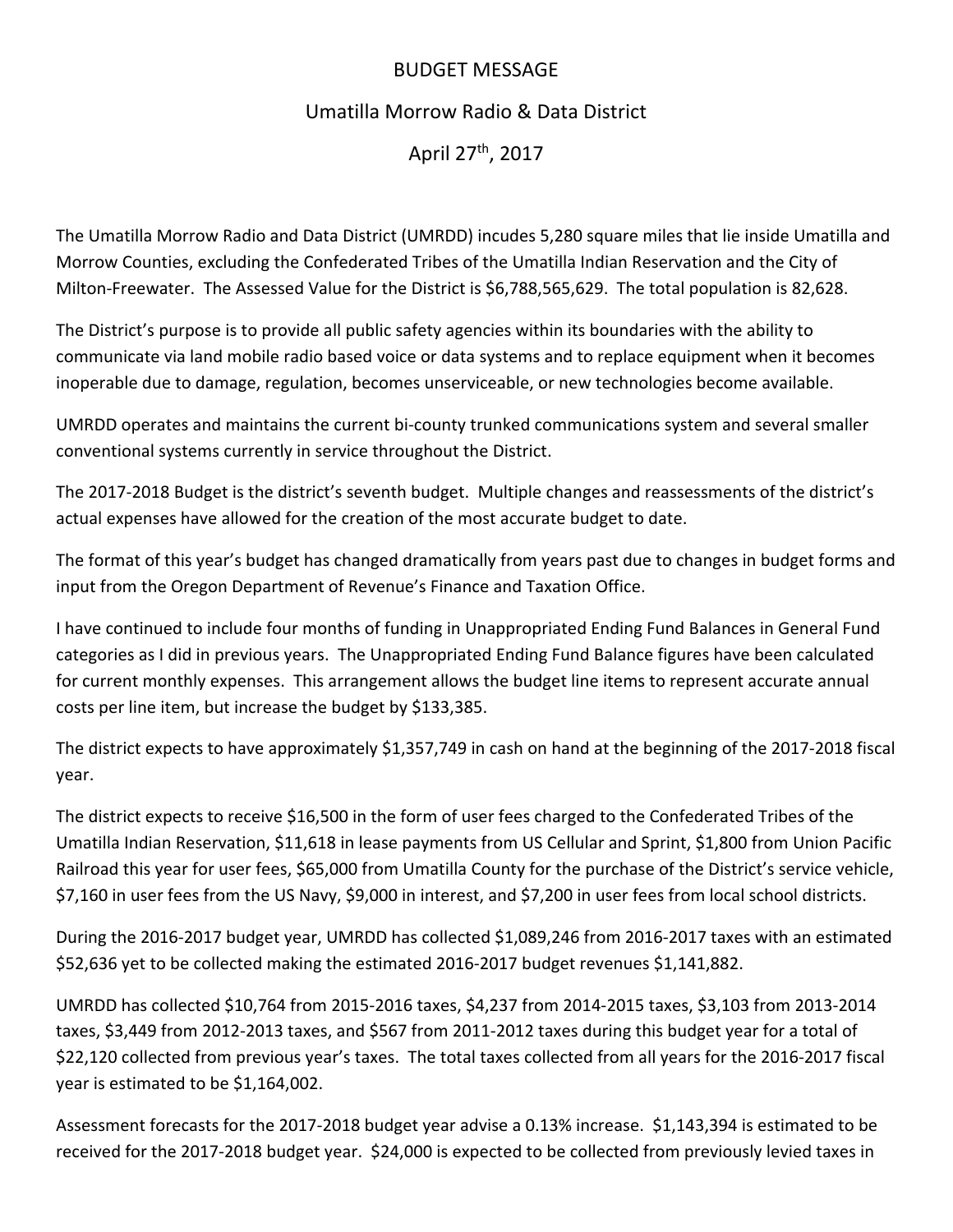2017‐2018. The total taxes collected from all years for the 2017‐2018 fiscal year is estimated to be \$1,167,394.

This year's relatively flat property tax revenue total is caused by a 15% drop in revenue from Morrow County due to the reduction in value of the Boardman coal plant as it approaches the 2020 closure date and the corresponding drop in Assessed Value (AV). Morrow County's AV has dropped 20.25%. This revenue will not be replaced by the construction of a replacement natural gas plant as that plant will be in a Strategic Investment Tax Investment Program for 15 years following construction. Revenues from Morrow County will likely continue to drop through 2020 as the coal plant continues to be devalued. Therefore, the district's property tax income is expected to increase at very small rates for the next three budget cycles.

The budget will be broken down by section and explained line by line below.

## I. Personnel Services

- A. Administrator Salary: A 1% increase to \$86,791 was added this year.
- B. Administrative/Technical Assistant Salary: A national COLA increase of 0.3% plus \$2,000 added for possible overtime. Last year's amount for this line was high due to an error, therefore, this year's number is slightly lower.
- C. Communication Technician: Increased to \$76,660 with a 2.5% step increase per district policy, a 0.3% national COLA increase, and \$2,000 added for possible overtime.
- D. Payroll Taxes: 9% of salary total. This line has been reduced dramatically over the last two years as a misunderstanding was cleared up between the district, the book keeper, and the auditor.
- E. PERS: Reflects a 23% increase over last year's budgeted amount. This line was not increased in last year's budget, but should have been. This line will be increased by approximately 11% for the next decade according to predictions PERS predictions.
- F. Medical Insurance: Based on district policy that limits medical cost to this maximum amount.
- G. Workers Comp: Based on historical costs.
- H. Life Insurance: Based on historical cost.
- I. Long Term Disability: Based on historical cost.
- II. Materials and Services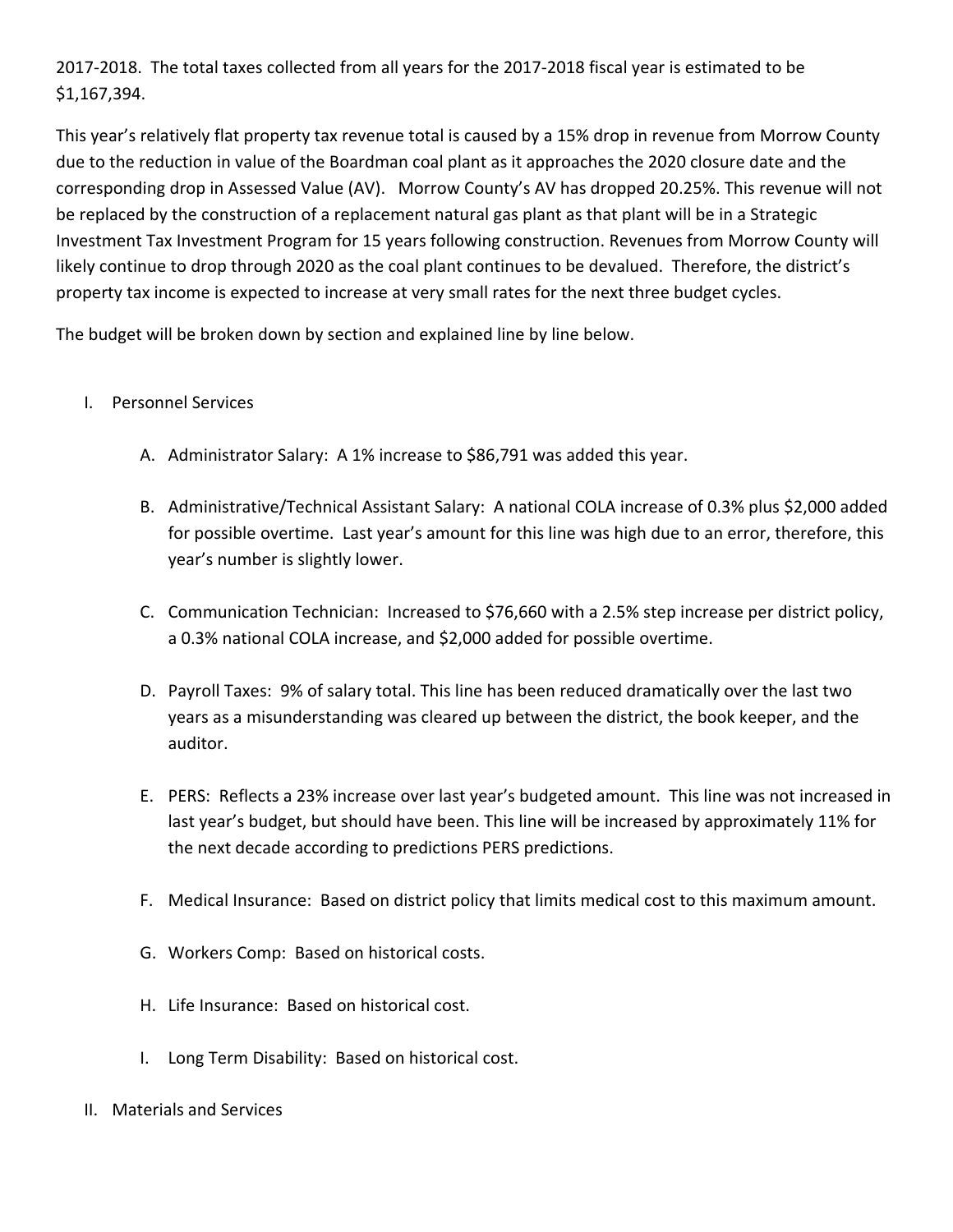- A. Professional Services: For small projects outside of the District Administrator's field of expertise. This line has been increased due to the increased likely need of consultant assistance for the microwave replacement project.
- B. Voice System Maintenance: Based on historical costs.
- C. IT Services: Based on historical costs.
- D. Microwave System Maintenance: Based on historical costs.
- E. Subscriber Unit Maintenance: This line will increase in anticipation of more maintenance for older subscriber units.
- F. Office Supplies and Maintenance: Estimation of costs associated with the District Administrator's office equipment and consumables.
- G. Notifications and Publication: Estimation of costs associated with required publications.
- H. Training/Travel: Provides training for district staff and funds travel to meetings, local training sessions, and conferences.
- I. Office Space Rent: Based on rental agreement with Umatilla County.
- J. Dues/Fees: Estimation based on professional association dues, audit submission fee, and Oregon Association of Public‐Safety Communications Officials (APCO fees).
- K. Subscriber Unit Software Maintenance: Based on possible costs.
- L. Insurance: Based on historical costs.
- M. Annual Audit: Based on historical costs with annual increase.
- N. Elections: Based on historical costs.
- O. Cell Phone and Data Card: Based on historical costs.
- P. Protective Clothing and Equipment: Clothing and safety equipment for the district staff.
- Q. Test Equipment Maintenance: Based on historical costs.
- R. Vehicle Expenses: Based on historical costs.
- S. Legal Expenses: Minimal costs are expected, but funds should be available.